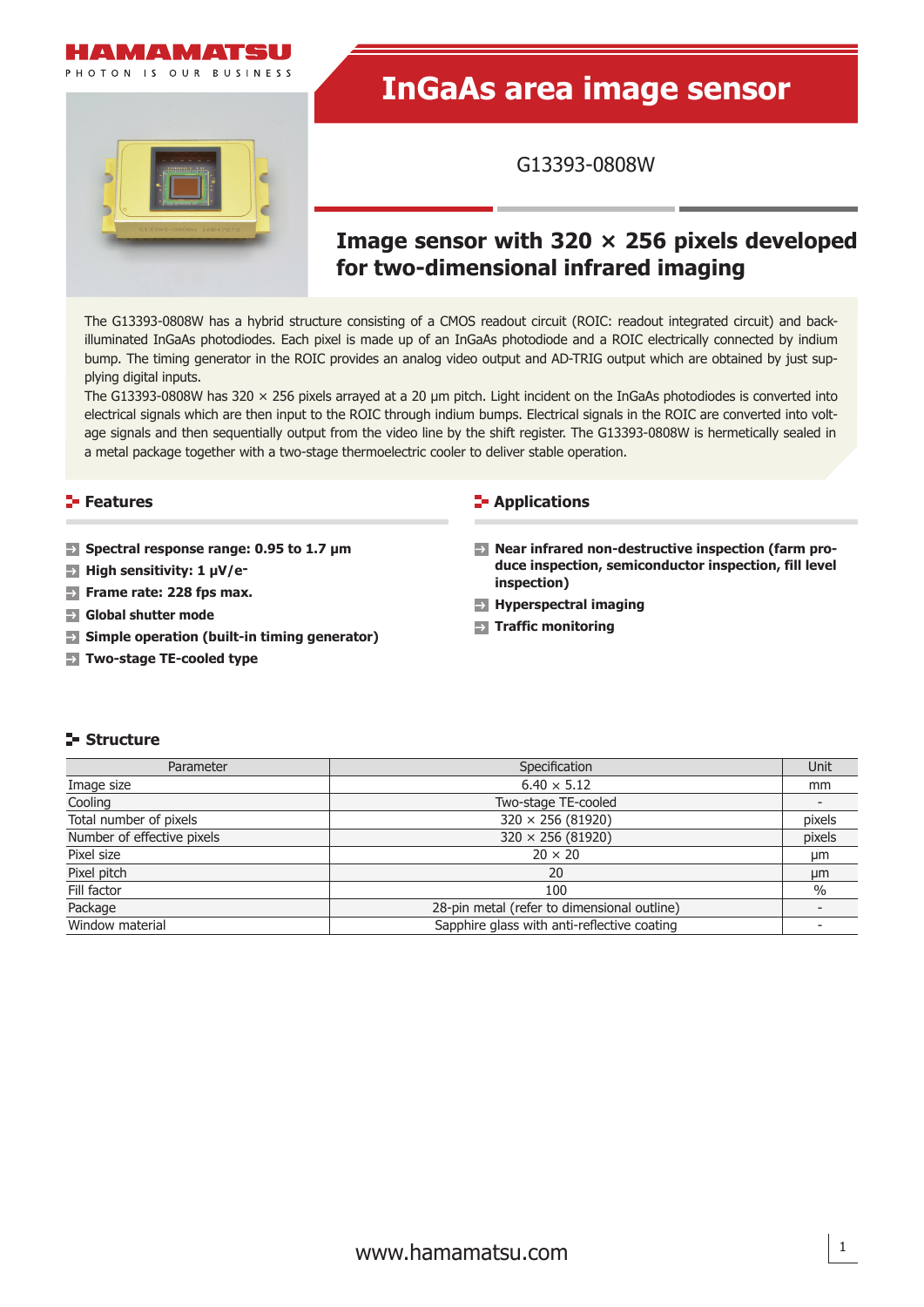#### **Block diagram**

The series of operations of the readout circuit are described below. The integration time is equal to the low period of the master start pulse (MSP), which is a frame scan signal, and the output voltage is sampled and held simultaneously at all pixels. Then, the pixels are scanned, and the video is output.

The vertical shift register scans from top to bottom while sequentially selecting each row. The following operations  $\odot$  to  $\odot$  are performed on each pixel of the selected row.

- Transfers the optical signal information sampled and held in each pixel to the signal processing circuit as a signal voltage, and samples and holds the signal voltage.
- Resets each pixel after having transferred the signal, transfers the reset signal voltage to the signal processing circuit, and samples and holds the reset signal voltage.
- The horizontal shift register performs a sequential scan to output the signal voltage and reset signal voltage as serial data. The offset voltage in each pixel can be eliminated by finding a difference between the signal voltage and the reset signal voltage with a circuit outside the sensor.

Then the vertical shift register shifts by one row to select the next row and the operations  $\odot$  to  $\odot$  are repeated.

When the MSP, which is a frame scan signal, goes low after the vertical shift register advances to the 256th row, the reset switches for all pixels simultaneously turn off and the next frame integration begins.



| - Absolute maximum ratings |  |  |  |
|----------------------------|--|--|--|
|----------------------------|--|--|--|

| Parameter                    | Symbol  | Value            | Unit |
|------------------------------|---------|------------------|------|
| Supply voltage               | Vdd     | $-0.3$ to $+5.5$ |      |
| Clock pulse voltage          | V(MCLK) | $Vdd + 0.5$      |      |
| Start pulse voltage          | V(MSP)  | $Vdd + 0.5$      |      |
| Operating temperature*1 *2   | Topr    | 0 to $+60$       | °C   |
| Storage temperature*2        | Tstg    | $-20$ to $+70$   | °C   |
| Allowable TE cooler current  | Ic      | 2.8              | A    |
| Allowable TE cooler voltage  | Vc      | 4.0              |      |
| Thermistor power dissipation | Pth     | 0.2              | mW   |

\*1: Chip temperature

\*2: No dew condensation

When there is a temperature difference between a product and the ambient in high humidity environment, dew condensation may occur on the product surface. Dew condensation on the product may cause a deterioration of characteristics and reliability.

Note: Exceeding the absolute maximum ratings even momentarily may cause a drop in product quality. Always be sure to use the product within the absolute maximum ratings.

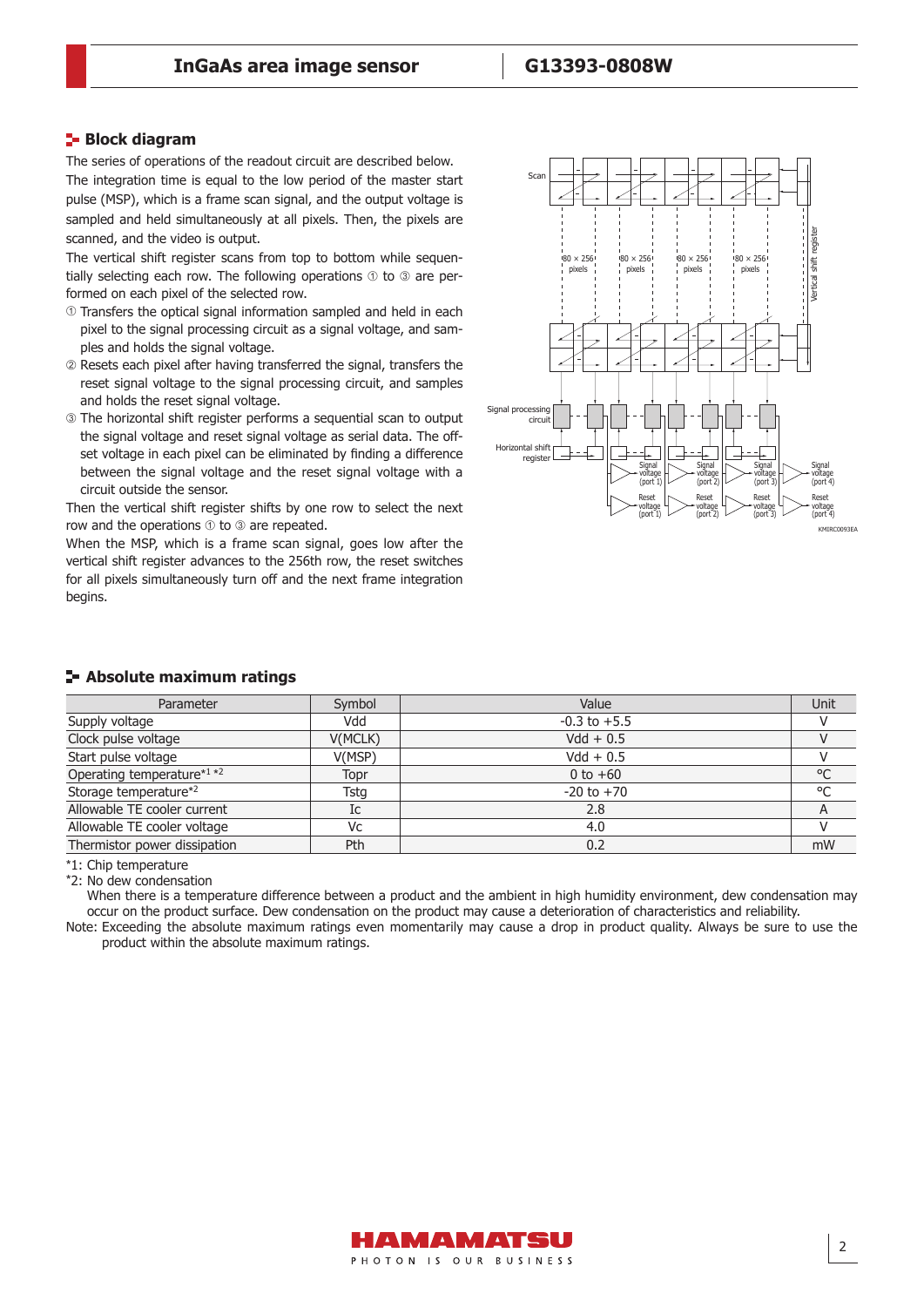# **Electrical and optical characteristics (Ta=25 °C, Td=15 °C, Vdd=Port\_sel=Mode01=5 V, Mode02=0 V, Vb1=0.5 V, PD\_bias=3 V, Vref=3 V)**

| Parameter                              | Symbol                   | Condition                                                  | Min. | Typ.          | Max.      | Unit            |
|----------------------------------------|--------------------------|------------------------------------------------------------|------|---------------|-----------|-----------------|
| Spectral response range                |                          |                                                            |      | $0.95$ to 1.7 |           | μm              |
| Peak sensitivity wavelength            | λp                       |                                                            |      | 1.55          |           | μm              |
| Photosensitivity                       | S                        | $\lambda = \lambda p$                                      | 0.7  | 0.8           |           | A/W             |
| Conversion efficiency                  | CE                       |                                                            |      |               |           | $\mu V/e^-$     |
| Saturation charge                      | Qsat                     |                                                            |      | 1100          |           | ke <sup>-</sup> |
| Saturation output voltage              | <b>Vsat</b>              |                                                            | 0.6  | 1.1           |           | V               |
| Photoresponse nonuniformity*3          | <b>PRNU</b>              | After subtracting<br>dark output,<br>Integration time=5 ms |      | ±10           | ±20       | $\frac{0}{0}$   |
| Dark output                            | <b>VD</b>                | Integration time=10 ms                                     |      | 0.03          | 0.15      | $\vee$          |
| Dark current                           | Id                       |                                                            |      | 0.5           | 2.5       | pA              |
| Dark output nonuniformity              | <b>DSNU</b>              | Integration time=10 ms                                     |      | $\pm 0.1$     | $\pm 0.3$ | V               |
| Temperature coefficient of dark output | $\Delta$ TDS             |                                                            |      | 1.1           |           | times/°C        |
| Readout noise                          | Nr                       | Integration time=10 ms                                     |      | 500           | 1000      | $\mu$ V rms     |
| Dynamic range                          | DR.                      |                                                            |      | 2200          |           |                 |
| Defective pixels*4                     | $\overline{\phantom{0}}$ |                                                            |      |               | 0.37      | $\frac{0}{0}$   |

\*3: Measured at one-half of the saturation, excluding first and last pixels on each row

\*4: Pixels with photoresponse nonuniformity (integration time 5 ms), dark output nonuniformity, readout noise, or dark current higher than the maximum value (Zone  $1 + 2 + 3$ )

#### [Zone definitions]



[Defective pixels in each zone]

| Zone        | Maximum number   Percentage of<br>of defective pixels defective pixels |       |
|-------------|------------------------------------------------------------------------|-------|
|             | 41                                                                     | 0.2%  |
| 7           | 116                                                                    | 0.2%  |
|             | 171                                                                    | 5.0%  |
| $1 + 2$     | 157                                                                    | 0.2%  |
| $1 + 2 + 3$ | 303                                                                    | 0.37% |

[Consecutive defective pixels]

The number of consecutive adjacent defect pixels is less than 16.

KMIRC0094EA

#### **Electrical characteristics (Ta=25 °C, Td=15 °C, Vdd=Port\_sel=Mode01=5 V, Mode02=0 V, Vb1=0.5 V, PD\_bias=3 V, Vref=3 V)**

| Parameter                       | Svmbol         | Min. | lyp.                     | Max. | Unit      |
|---------------------------------|----------------|------|--------------------------|------|-----------|
| current* <sup>5</sup><br>Supply | Idd            |      | 50                       | 100  | mA        |
| Element bias current            | I(PD)<br>bias. |      | $\overline{\phantom{a}}$ |      | <b>mA</b> |

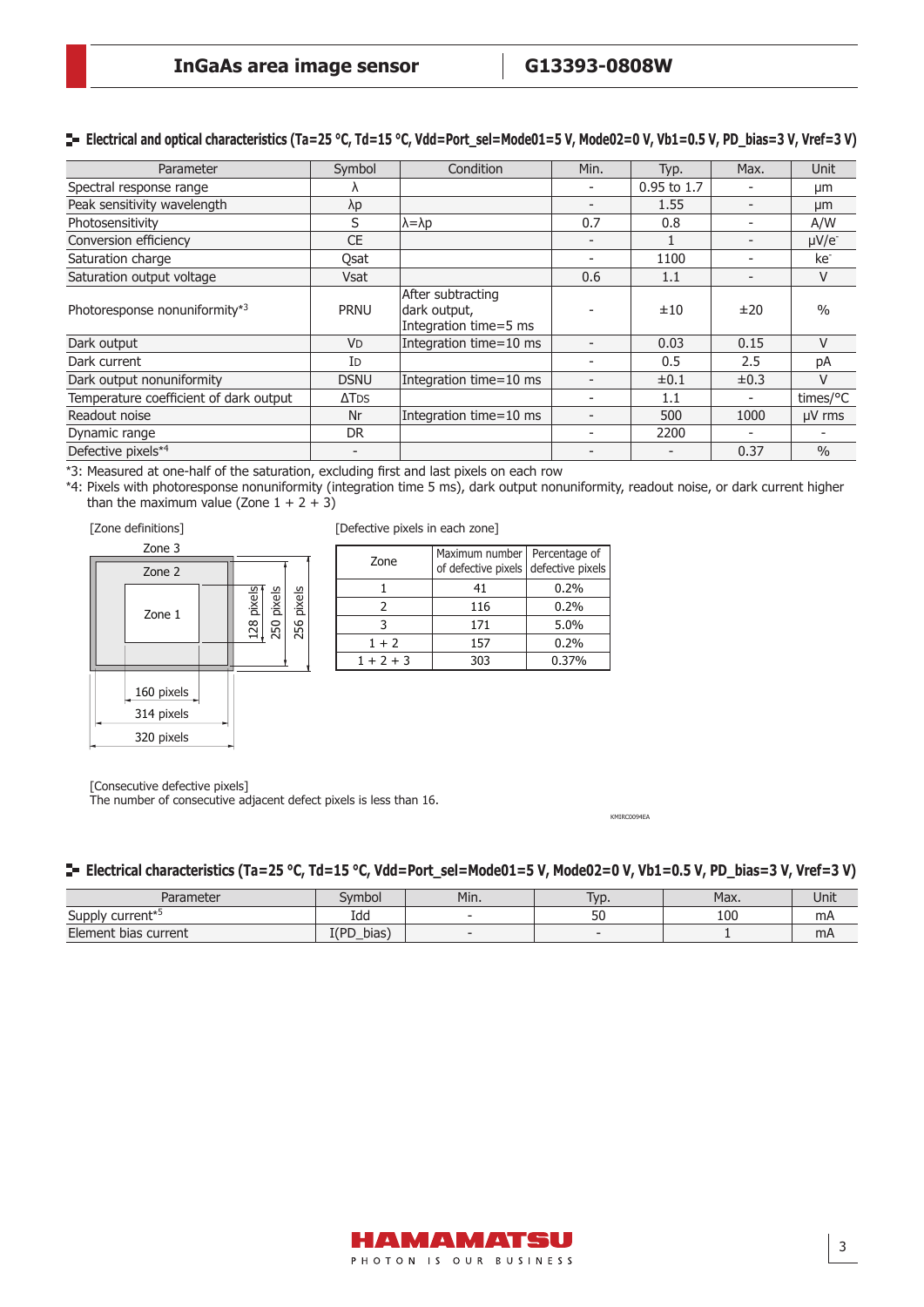**Equivalent circuit** 



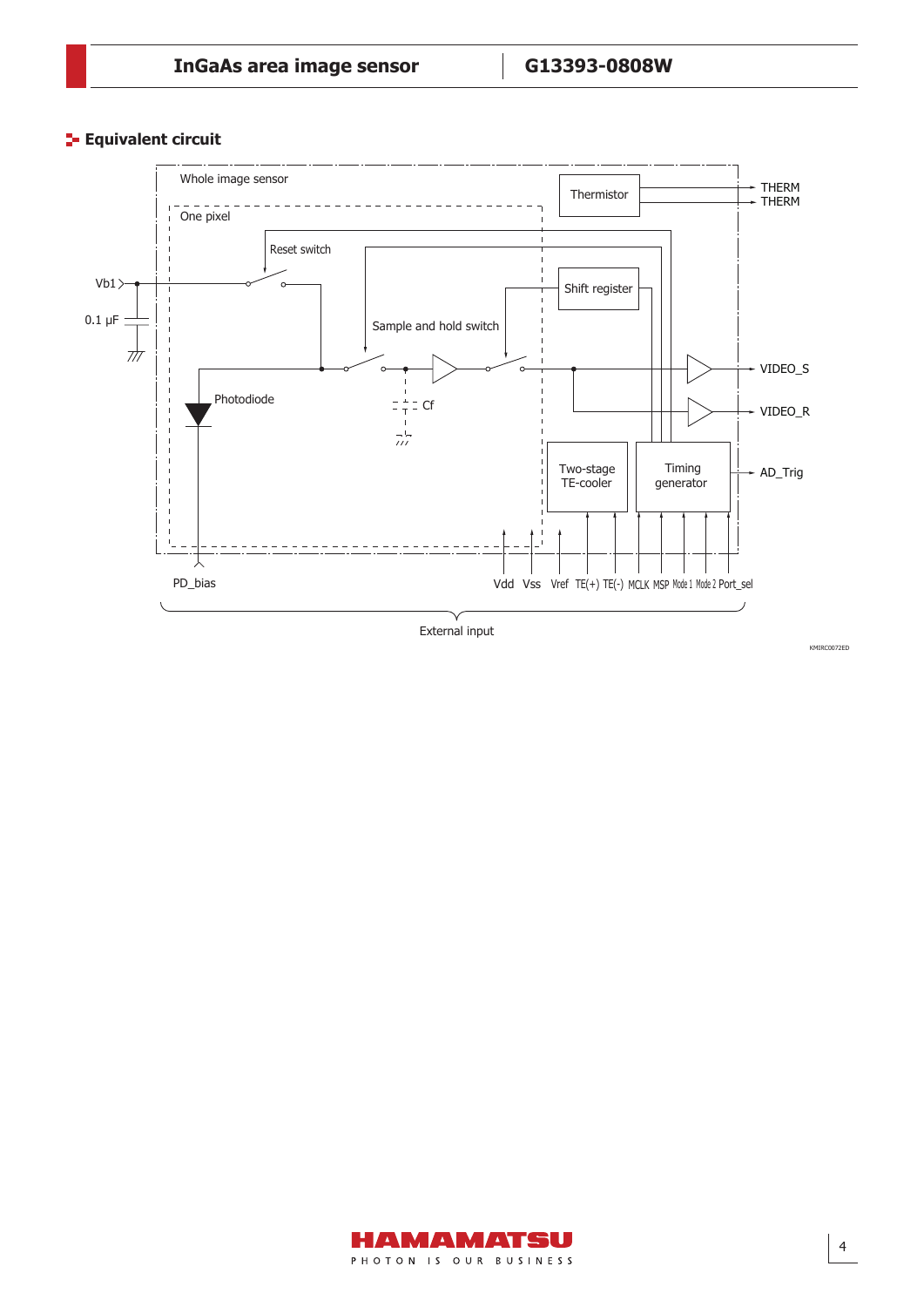#### **E-** Connection example

Connection example



(Reference) Parameter values (Reference) Buffer

| Symbol | Value        |
|--------|--------------|
| R1     | 10 Ω         |
| VR1    | $10 k\Omega$ |
| C1     | 330 pF       |
|        | 0.1 uF       |

| Symbol |                   |
|--------|-------------------|
| B1     | AD847             |
| B2     | <b>TC74HCT541</b> |
|        |                   |

KMIRC0095EA

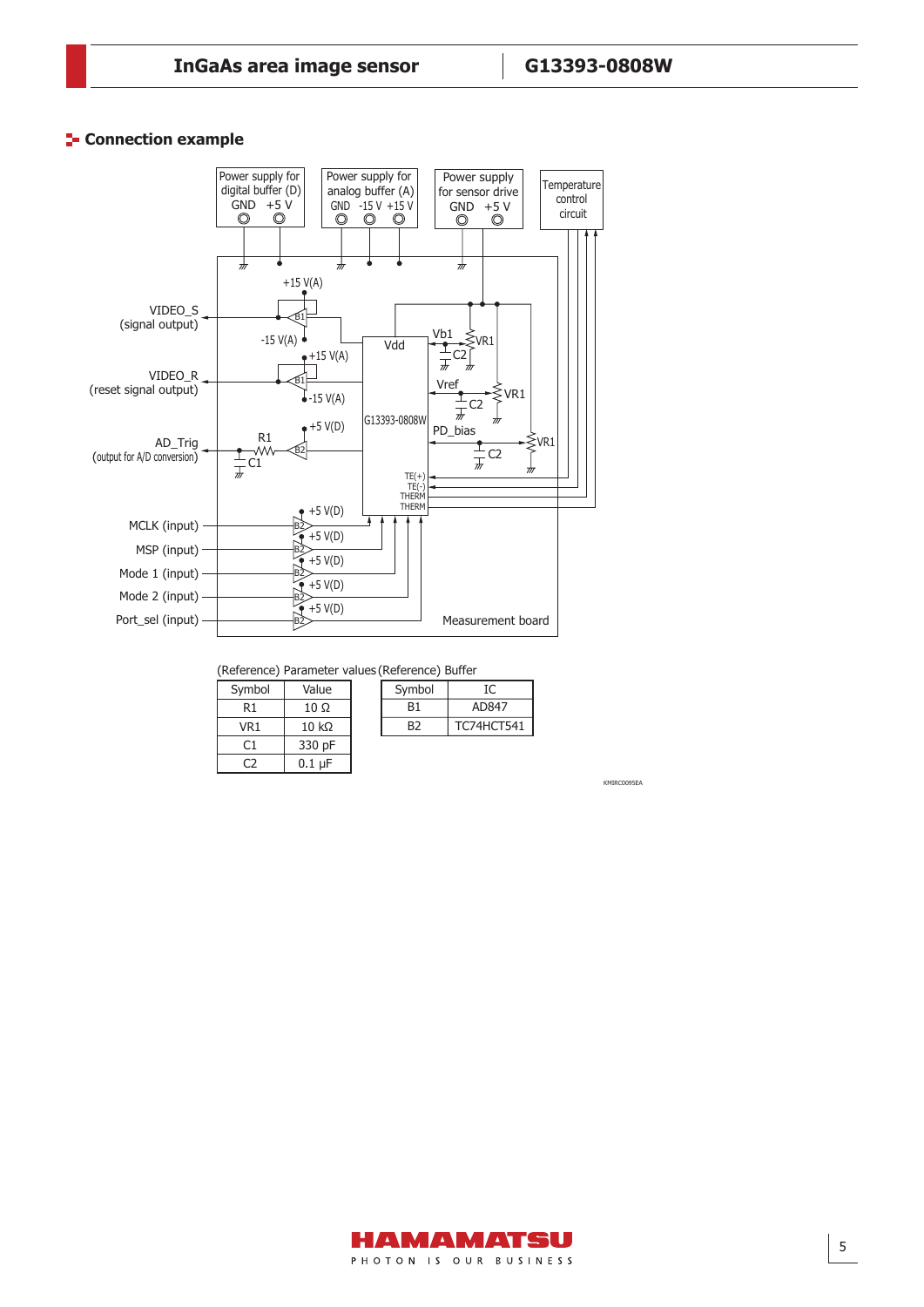# **Timing chart**

The video output from a single pixel is equal to 4 MCLK (master clock) pulses. The MSP (master start pulse) is a signal for setting the integration time, so making the low (0 V) period of the MSP longer will extend the integration time. The MSP also functions as a signal that triggers each control signal to perform frame scan. When the MSP goes from low (0 V) to high (5 V), each control signal starts on the falling edge of the MCLK and frame scan is performed during the high period of the MSP. The low (0 V) period of the MSP serves as the integration time. The timing charts when operated at a MCLK frequency of 25 MHz are shown below.

■ Number of readout ports: 4



\*1: The minimum number of MCLK pulses during the MSP low period is 25. The integration time can be changed by adjusting the MSP low period.

Integration time  $=$  MSP low period \*2: There is a blank of 4.32 μs between each row.

\*3: The blank period after scanning the last channel is 0.24 μs.

**KMIRC0096FA** 

| Parameter                   | Symbol    | Min.     | Typ. | Max. | Unit          |
|-----------------------------|-----------|----------|------|------|---------------|
|                             | tr(MCLK)  |          |      |      |               |
| Clock pulse rise/fall times | tf(MCLK)  | $\Omega$ | 10   | 12   | ns            |
| Clock pulse width           | tpw(MCLK) | 10       |      |      | ns            |
| Start pulse rise/fall times | tr(MSP)   |          |      |      | ns            |
|                             | tf(MSP)   | 0        | 10   | 12   |               |
| Start pulse width           | tpw(MSP)  | 0.001    |      | 10   | <sub>ms</sub> |
| Reset (rise) timing*5       |           | 10       |      |      | ns            |
| Reset (fall) timing*5       | t2        | 10       |      |      | ns            |
| Output settling time        | t٦        |          |      | 50   | ns            |

\*5: Setting these timings shorter than the minimum value may delay the operation by one MCLK pulse and cause malfunction.

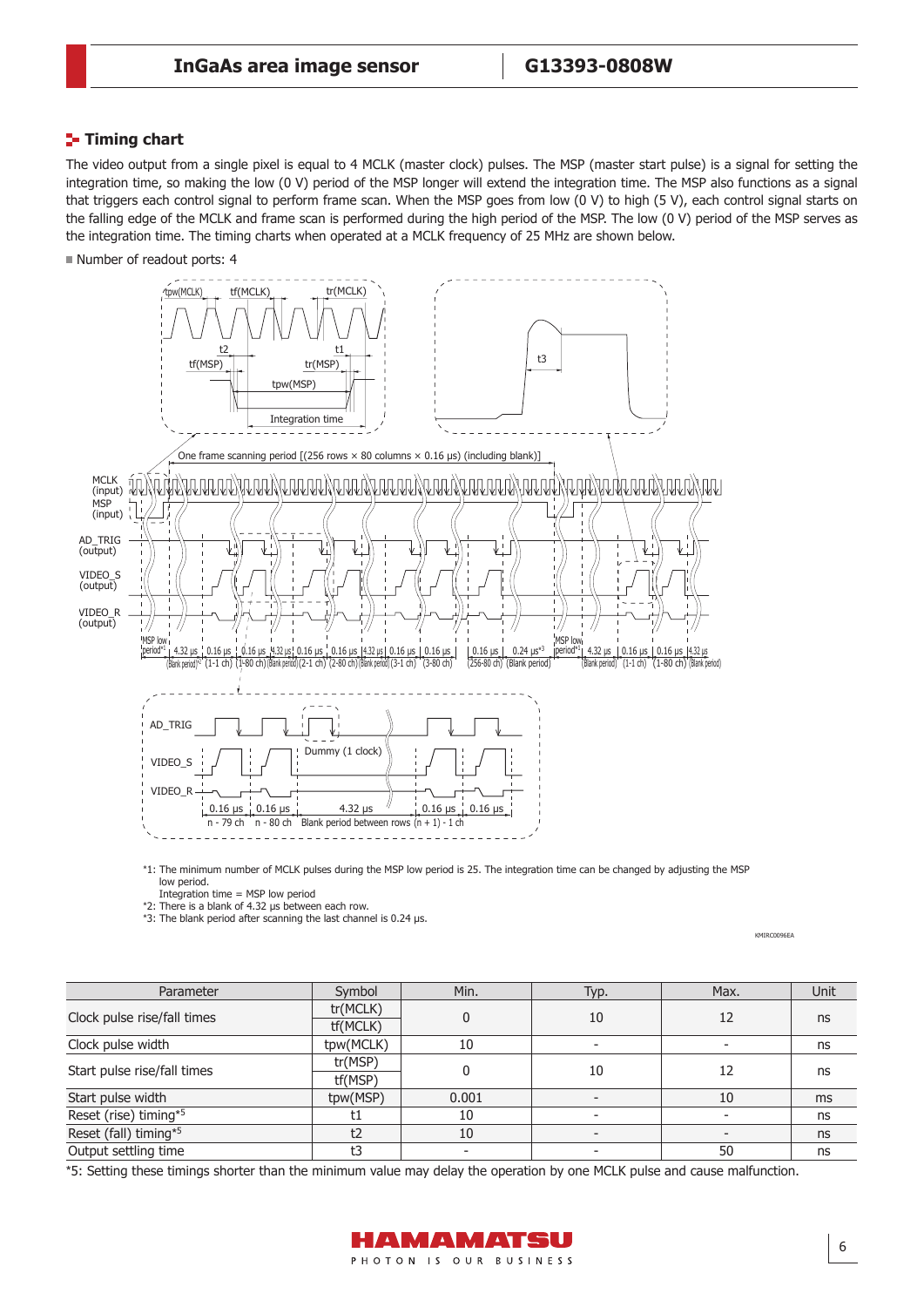# **Recommended drive conditions (Ta=25 °C)**

| Parameter                      |            | Symbol     | Min.                     | Typ.         | Max.                     | <b>Unit</b> |
|--------------------------------|------------|------------|--------------------------|--------------|--------------------------|-------------|
| Supply voltage                 | Vdd        |            | 4.9                      | 5            | 5.1                      | V           |
| Ground                         |            | <b>Vss</b> | $\overline{\phantom{a}}$ | $\Omega$     | $\overline{\phantom{a}}$ | V           |
| Element bias current           |            | V(PD_bias) | 2.9                      | 3.0          | 3.1                      | V           |
| Pixel reset voltage            |            | Vb1        | 0.4                      | 0.5          | 0.6                      | V           |
| Video line reset voltage       |            | Vref       | 2.9                      | 3.0          | 3.1                      | V           |
| Clock frequency                |            |            | $\overline{\phantom{a}}$ |              | 25                       | <b>MHz</b>  |
| Clock pulse voltage            | High level | V(MCLK)    | $Vdd - 0.5$              | Vdd          | $Vdd + 0.5$              | V           |
|                                | Low level  |            | 0                        | <sup>0</sup> | 0.5                      |             |
| Start pulse voltage            | High level | V(MSP)     | $Vdd - 0.5$              | Vdd          | $Vdd + 0.5$              | v           |
|                                | Low level  |            | $\Omega$                 | $\Omega$     | 0.5                      |             |
| Video output voltage (VIDEO_S) | High level | <b>VSH</b> | 3.6                      | 4.0          | 4.1                      | v           |
|                                | Low level  | <b>VSL</b> | 2.8                      | 2.9          | 3.0                      |             |
| Video output voltage           |            | VIDEO R    | 2.8                      | 2.9          | 3.0                      | $\vee$      |
| Video data rate                |            | DR.        | $\overline{\phantom{a}}$ | f/4          |                          | <b>MHz</b>  |
| Frame rate* <sup>6</sup>       |            | <b>FV</b>  |                          |              | 228                      | fps         |

\*6: Frame rate=1/(MSP low period + Readout time)

Readout time=(Video data rate × Number of pixels) + (Blank period between rows × Number of rows) + Blank period between frames MSP low period=1 µs min.

Readout time={0.16 µs  $\times$  80 columns  $\times$  256 rows}} + (4.32 µs  $\times$  256 rows) + 0.24 µs=4382.96 µs Frame rate= $1/(1 \text{ }\mu\text{s} + 4382.96 \text{ }\mu\text{s}) = 228.1 \text{ } \text{fps}$ 

### **F** Operation mode selection

| Terminal name     | Pin no. | Input               | <b>Description</b>                                                                            |
|-------------------|---------|---------------------|-----------------------------------------------------------------------------------------------|
| Port sel          | 24      | High=5 V (Vdd)      | To enable the setting for reading from all ports, apply a fixed voltage of High=5 V<br>(Vdd). |
| Mode <sub>2</sub> | 25      | Low= $0 \vee (Vss)$ | To operate the sensor in global shutter mode, apply the fixed voltage indicated on            |
| Mode1             | 27      | High= $5$ V (Vdd)   | the left.                                                                                     |

#### **Spectral response**



### **Photosensitivity temperature characteristics**



Wavelength (µm)

Note: chip temperature



KMIRB0072EB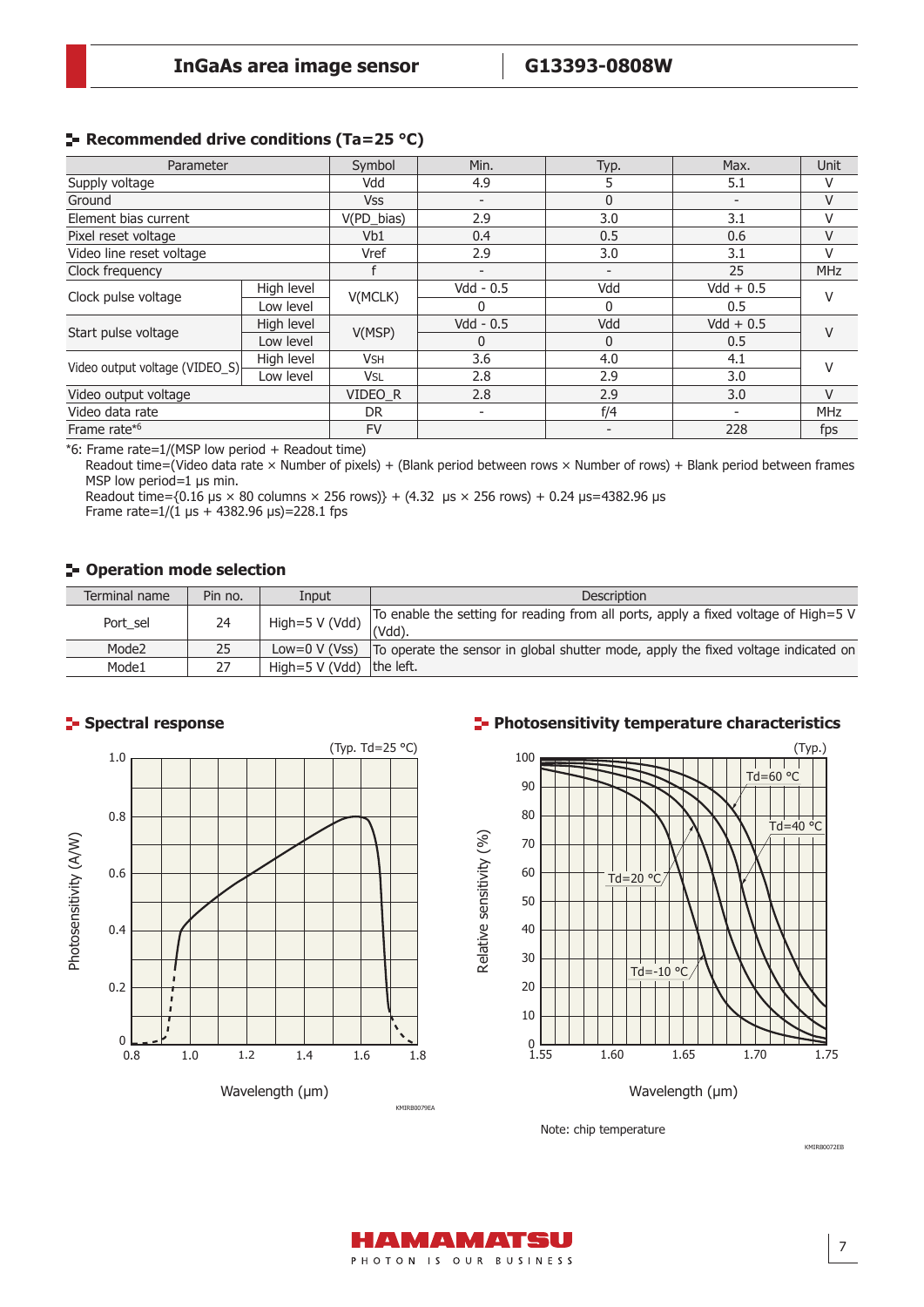#### **S** Specifications of built-in TE-cooler and thermistor Cooling characteristics (TE-cooler, excluding MCT)

| Parameter                                          | Svmbol    | Condition         | Min.                     | Typ. | Max. | Unit |
|----------------------------------------------------|-----------|-------------------|--------------------------|------|------|------|
| Internal resistance                                | Rint      | Ta=25 $\degree$ C | 0.75                     | 0.9  | 1.05 | ے د  |
| Maximum heat absorption of built-in TE-cooler*7 *8 | .<br>Jmax |                   | $\overline{\phantom{a}}$ | 8.4  |      | W    |
| Thermistor resistance                              | Rtŀ       |                   | o.z                      |      | 9.8  | kΩ   |

\*7: This is a theoretical heat absorption level that offsets the temperature difference in the thermoelectric cooler when the maximum current is supplied to the sensor.

\*8: Heat absorption at Tc=Th

Tc: Temperature on the cooling side of TE-cooler

Th: Temperature on the heat dissipating side of TE-cooler.



There is the following relation between the thermistor resistance and temperature (°C).

 $R1 = R2 \times \exp B \{1/(T1 + 273.15) - 1/(T2 + 273.15)\}$ R1: resistance at T1 (°C) R2: resistance at T2 (°C) B: B constant (B=3410 K ± 2%) Thermistor resistance=9 kΩ (at 25 °C)

\*9: The range outside the operating temperature range (0 to +60 °C) is indicated with a broken line.

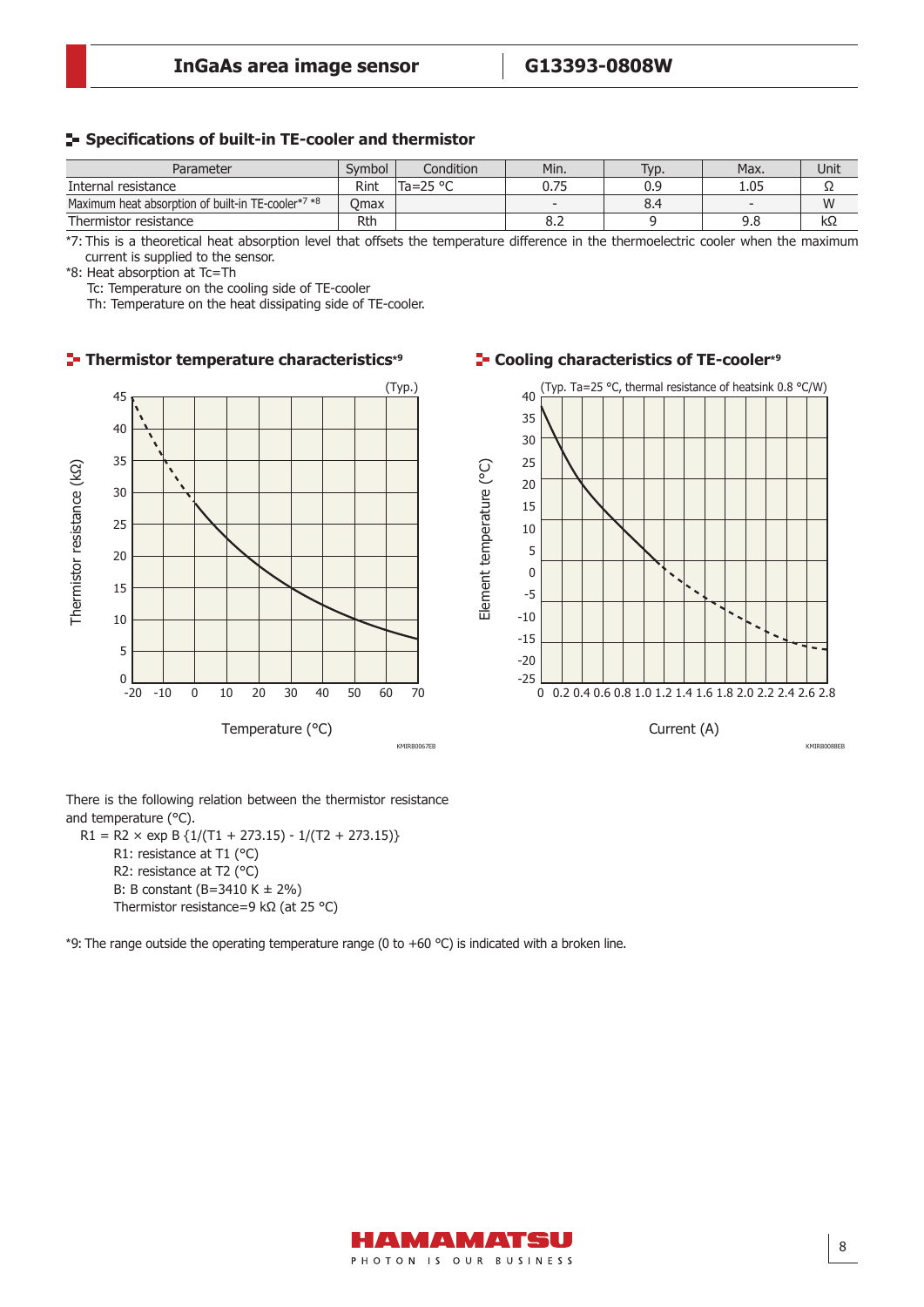

#### **Current vs. voltage characteristics of TE-cooler\*<sup>9</sup>**

\*9: The range outside the operating temperature range (0 to +60  $^{\circ}$ C) is indicated with a broken line.



# **2- Dimensional outline (unit: mm)**

KMIRA0034EA



KMIRA0034EA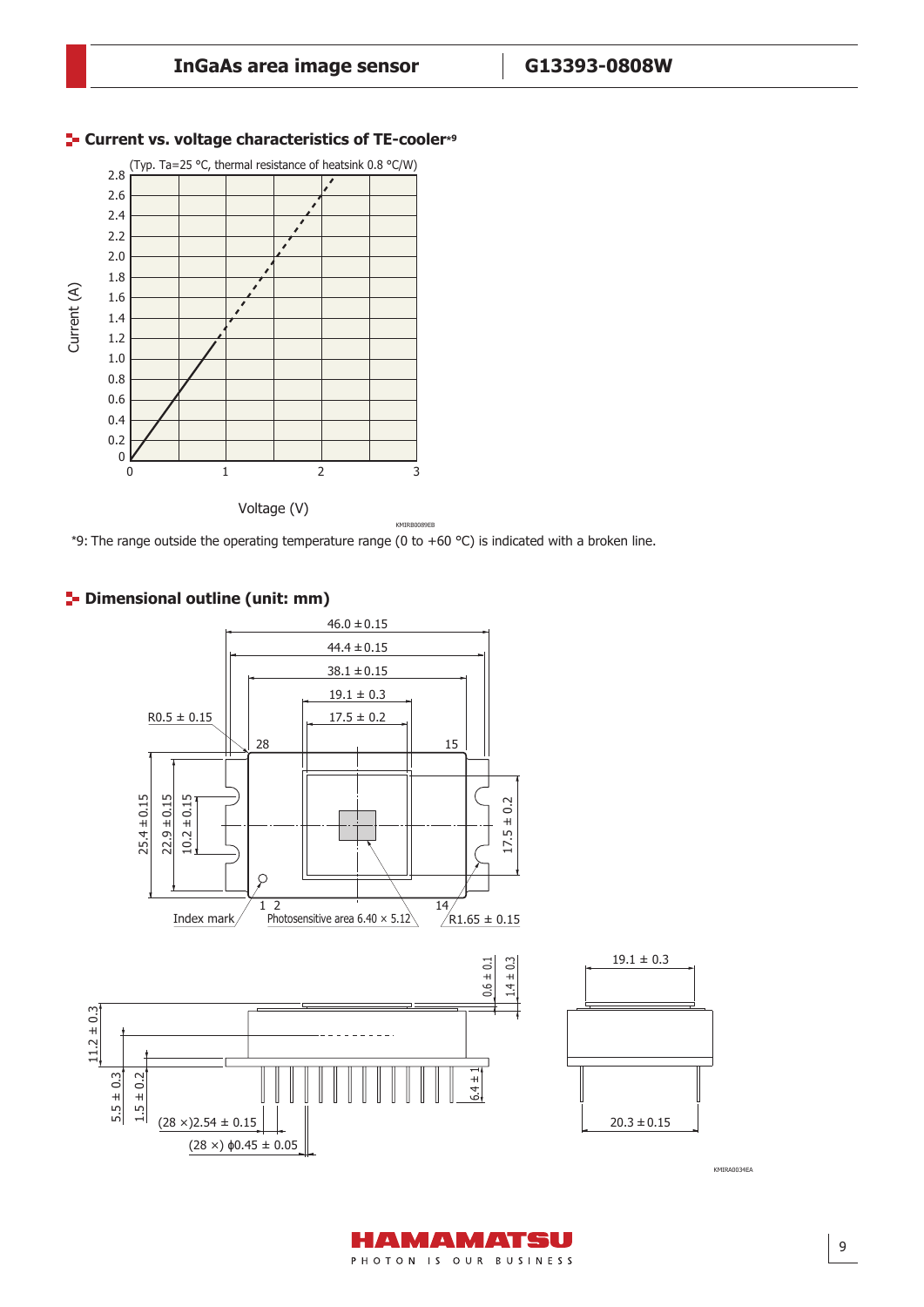# **Pin connections**

| Pin no.         | <b>Name</b>  | Input/output   | <b>Function</b>                         | Remarks                        |
|-----------------|--------------|----------------|-----------------------------------------|--------------------------------|
|                 | PD_bias      | Input          | Photodiode bias voltage                 | 3.0V                           |
| $\overline{2}$  | Vb1          | Input          | Pixel bias voltage                      | 0.5V                           |
| 3               | $TE(+)$      | Input          | Thermoelectric cooler $(+)$             |                                |
| 4               | <b>NC</b>    |                |                                         |                                |
| 5               | Vref         | Input          | Video reference voltage                 | 3.0V                           |
| 6               | VIDEO-S1     | Output         | Video output after integration (port 1) | 2.9 to 4.0 V typ.              |
| 7               | VIDEO-R1     | Output         | Video output after reset (port 1)       | 2.9 V typ.                     |
| 8               | <b>Vss</b>   | Input          | 0 V ground                              | 0 <sup>0</sup>                 |
| 9               | VIDEO-S2     | Output         | Video output after integration (port 2) | 2.9 to 4.0 V typ.              |
| 10              | VIDEO-R2     | Output         | Video output after reset (port 2)       | 2.9 V typ.                     |
| 11              | VIDEO-S3     | Output         | Video output after integration (port 3) | 2.9 to 4.0 V typ.              |
| 12              | VIDEO-R3     | Output         | Video output after reset (port 3)       | 2.9 V typ.                     |
| 13              | VIDEO-S4     | Output         | Video output after integration (port 4) | 2.9 to 4.0 V typ.              |
| 14              | VIDEO-R4     | Output         | Video output after reset (port 4)       | 2.9 V typ.                     |
| 15              | Vdd          | Input          | +5 V power supply                       | 5V                             |
| $\overline{16}$ | <b>THERM</b> | Output         | Thermistor                              |                                |
| 17              | THERM        | Output         | Thermistor                              |                                |
| 18              | D_Vdd        | Input          | +5 V power supply (digital)             | 5V                             |
| 19              | <b>NC</b>    | $\overline{a}$ |                                         |                                |
| 20              | AD_Trig      | Output         | A/D sampling signal                     | Synchronized with falling edge |
| 21              | <b>MSP</b>   | Input          | Frame scan start pule                   |                                |
| 22              | <b>MCLK</b>  | Input          | Control pulse for timing generator      | Synchronized with falling edge |
| 23              | D_Vdd        | Input          | +5 V power supply (digital)             | 5V                             |
| 24              | Port sel     | Input          | Readout port                            | Fixed at 5 V                   |
| $\overline{25}$ | Mode2        | Input          | Operation mode 2                        | Fixed at 0 V                   |
| 26              | $TE(-)$      | Input          | Thermoelectric cooler (-)               |                                |
| 27              | Mode1        | Input          | Operation mode 1                        | Fixed at 5 V                   |
| 28              | <b>NC</b>    |                |                                         | Do not ground.                 |